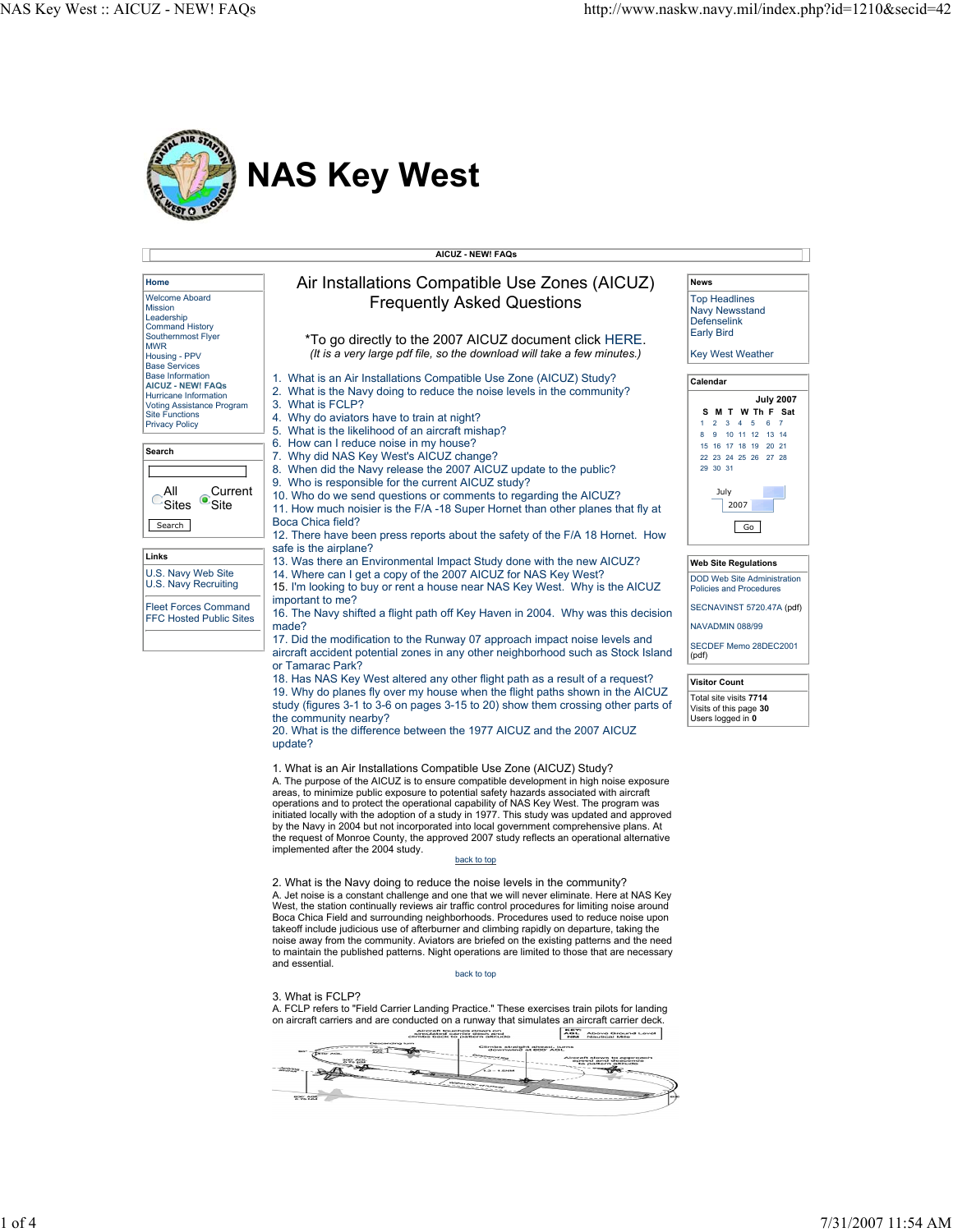

# back to top

## 4. Why do aviators have to train at night?

A. Aviators must train the way they will be required to fight. Over the modern battlefield, an increasing percentage of operations are conducted at night. Night flying is an integral part of an aviator's training program. In particular, night Field Carrier Landing Practice (FCLP) -<br>the simulated carrier landing practice conducted at NAS Key West - is crucial training for<br>maintaining the proficiency of aircr sufficient conditions of darkness, which necessitates later hours of operations during summer months, when sunset occurs after 8:30 p.m. Night training tempo may increase prior to carrier deployment, resulting in a higher number of scheduled night operations. Night Vision Goggle training requires moonlight, necessitating later night operations as pilots "chase the moon" between moonrise and moonset. back to top

### 5. What is the likelihood of an aircraft mishap?

A. The likelihood of an aircraft mishap is remote. Worldwide, only a small number of mishaps occur in hundreds of thousands of military aircraft operations each year. An examination of military aircraft mishaps over the last 30 years indicates that a majority of the mishaps occurring within 5 miles of an airfield occur on the airfield itself or in the extended arrival and departure corridors close to the airfield. Accident potential zones (APZs) were developed for land use planning purposes. These zones represent areas where a mishap is likely to occur if one occurs. APZs indicate only where a mishap is likely to occur. They are not predictors of whether a mishap is likely to occur. back to top

### 6. How can I reduce noise in my house?

A. Standard construction provides 15 to 25 dB of sound attenuation from outdoor noise levels, depending on whether the windows are open or closed. Greater noise attenuation<br>may be achieved by caulking and filling exterior openings, installing sound-insulating<br>windows and doors, and adding thermal insulation back to top

## 7. Why did NAS Key West's AICUZ change?

A. NAS Key West's Air Installation Compatible Use Zone (AICUZ) is reviewed periodically. New recommendations are provided to local governments when operations alter previous safety recommendations. Increased operations, introduction of new aircraft and requested air traffic control procedures by local governments can result in changes as they have in the past.

## back to top

8. When did the Navy release the 2007 AICUZ update to the public? A. It became available on NAS Key West's website www.naskw.navy.mil on April 17, 2007. back to top

9. Who is responsible for the current AICUZ study?

A. NAS Key West Commanding Officer is responsible for preparing an Air Installation Compatible Use Zone study. The current study was prepared by the Louis Berger Group, Washington, D.C. for the Naval Facilities Engineering Command. The study received final approval on April 3, 2007, by the Director, Ashore Readiness Division. back to top

10. Who do we send questions or comments to regarding the AICUZ?

- A. NAS Key West Public Affairs
	- P.O. Box 9001 Key West, Fl 33040 305-293-2425

E-mail: james.e.brooks@navy.mil

back to top

11. How much noisier is the F/A -18 Super Hornet than other planes that fly at Boca Chica field?

| Operation | Altitude<br>(ft AGL) | $F-14B/D$ | F/A-18 C/D F/A-18 E/F                                        |     | $E - 2/C - 2$ | $C-5A$ | <b>H-60</b> | $H-53$ |
|-----------|----------------------|-----------|--------------------------------------------------------------|-----|---------------|--------|-------------|--------|
| Approach  | 1.000                | 87        | 109                                                          | 114 | 82            | 110    | 85          | 97     |
| Departure | 1.000                | 108       | 117                                                          | 117 | 94            | 114    | 79          | 96     |
| FCLP*     |                      |           |                                                              |     |               |        |             |        |
|           | 1,000                | 95        | 108                                                          | 113 | 87            | 109    | 83          | 92     |
|           | 800                  | 97        | 109                                                          | 115 | 89            | 109    | 86          | 93     |
|           |                      |           | * FCLP or touch-and-go pattern altitude reflects the highest |     |               | Kev:   |             |        |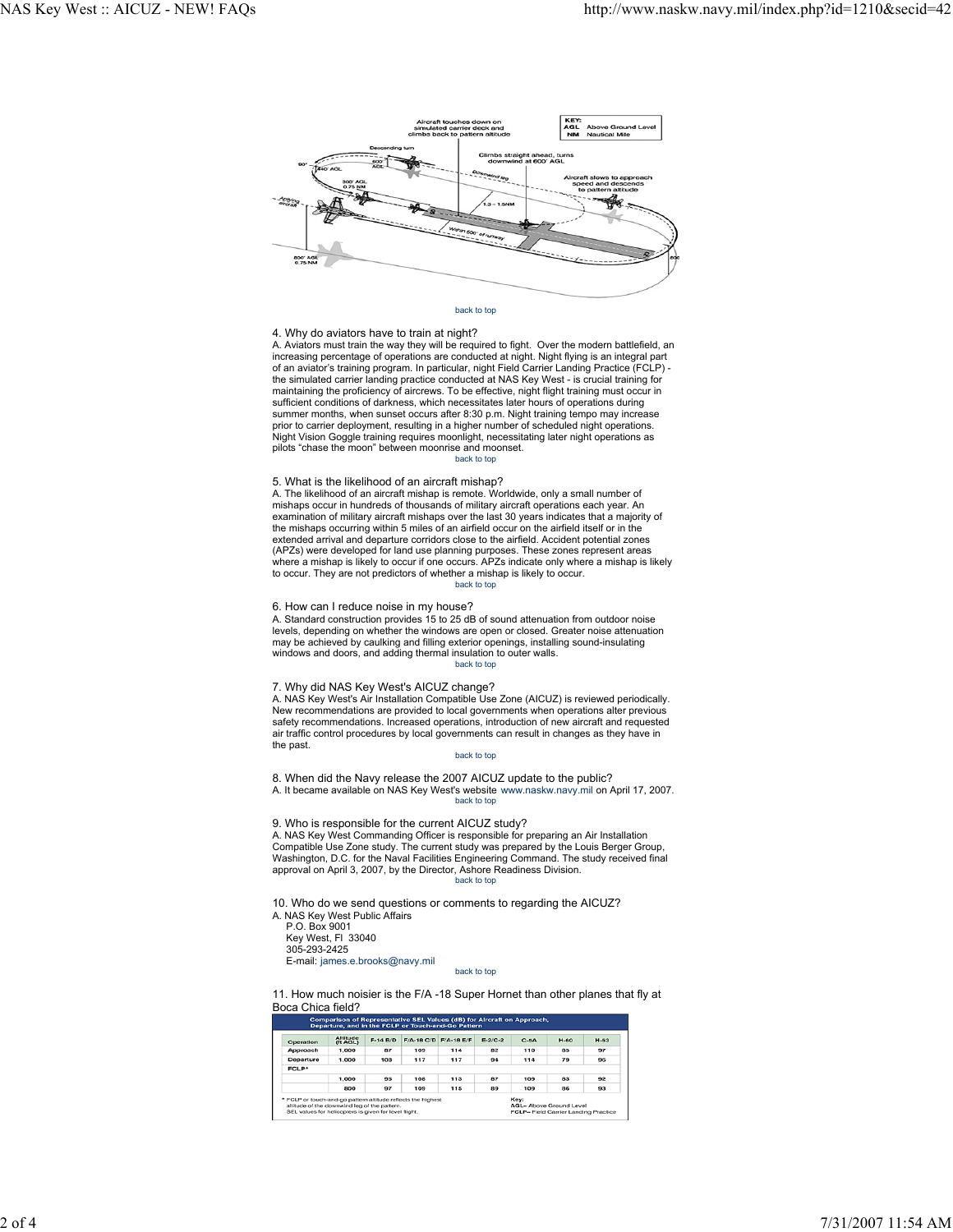| Generations                                                                                                                                                                           | <b>OUTSERS</b> | $P - 1 - 1$ (3/12) | F/A-18 C/D F/A-18 E/F |        | <b>ALCOHOL: NO ANNO</b> | $G - B$                                                                                                       | <b>But a finally</b> | <b>MARINER</b> |
|---------------------------------------------------------------------------------------------------------------------------------------------------------------------------------------|----------------|--------------------|-----------------------|--------|-------------------------|---------------------------------------------------------------------------------------------------------------|----------------------|----------------|
| <b><i>Charles Construction</i></b>                                                                                                                                                    | 1.0000         | $-$                | 3.4333                | 114    | <b>All for</b>          | 770                                                                                                           | <b>CALCULA</b>       | <b>DO</b>      |
| <b>Photographical control</b>                                                                                                                                                         | 1.000          | <b>ACCORD</b>      | 337                   | 112    | $Q = 0$                 | $7.7 - 1.0$                                                                                                   | 79                   | $-$            |
| <b>STATISTICS</b>                                                                                                                                                                     |                |                    |                       |        |                         |                                                                                                               |                      |                |
|                                                                                                                                                                                       | 1.0000         | <b>TATH</b>        | 3.63.83               | 3.3.79 | <b>COLUMN</b>           | 3,000                                                                                                         | <b>CALCULA</b>       | 52.00          |
|                                                                                                                                                                                       | <b>BACKS</b>   | $\alpha$           | <b>Branch</b>         |        | <b>COLOR</b>            | <b>ALCOHOL</b>                                                                                                | <b>COLOR</b>         | 62             |
| T. EXILIP OF TOURIS GOVERN GATERING ASSAULT CONGRESS TOO DIVISIONS<br>adjusted of the departmented team of the methods.<br>SAIL WAS one for Departmentate in closer for beyon Boylet. |                |                    |                       |        |                         | <b>Brigance</b><br><b>Arist - Aristoph Florisson's Lewish</b><br>FOTA Eta Escala Canadas I producto Escalaban |                      |                |

### back to top

12. There have been press reports about the safety of the F/A 18 Hornet. How safe is the airplane?

A. For Navy and Marine Corps aviation safety statistics, please visit the Naval Safety Center Web site at http://www.safetycenter.navy.mil. back to top

13. Was there an Environmental Impact Study done with the new AICUZ? A. No. An environmental impact study was not required. NAS Key West completed an Environmental Assessment in April 2003 for Fleet Support and Infrastructure<br>Improvements that included transition to F/A-18 E/F "Super Hornet". This environmental<br>assessment was completed in accordance with National Enviro back to top

14. Where can I get a copy of the 2007 AICUZ for NAS Key West? A. For the latest AICUZ update click HERE. This pdf file is very large and will take a few minutes to download.

#### back to top

15. I'm looking to buy or rent a house near NAS Key West. Why is the AICUZ important to me?

A. People use many variables to choose where they live. The AICUZ study provides homeowners important information regarding how much noise may be experienced by living near an air field. An AICUZ study also provides information regarding aircraft accident potential zones. Noise and safety should be part of the housing decision process. back to top

#### 16. The Navy shifted a flight path off Key Haven in 2004. Why was this decision made?

A. After reviewing an AICUZ update to the 1977 study, Monroe County asked the Navy if a flight path could be slightly shifted off Key Haven residential areas. The flight track for the approach to runway 07 was subsequently shifted to the east from the standard flight track used. This change has a negative impact on air operations but was modified due to several factors including: the majority of operations are by tactical military aircraft capable of tighter turns; pilots using the airfield are experienced in tactical maneuvers; weather for Boca Chica Field provides for 97 percent VFR flight conditions; and the pattern could be managed through a modification of course rules, thorough flight briefings and aggressive<br>air traffic control procedures. This flight path will likely change in the future when the next<br>generation of tactical fighter jets i

#### back to top

17. Did the modification to the Runway 07 approach impact noise levels and aircraft accident potential zones in any other neighborhood such as Stock Island or Tamarac Park?

A. This decision moved an Aircraft Accident Potential Zone and decreased noise in Key Haven residential areas. It did not increase noise or aircraft accident potential on any other neighborhood on or near Boca Chica. The decision decreased potential noise levels in areas of Stock Island.

#### back to top

18. Has NAS Key West altered any other flight path as a result of a request? A. No. NAS Key West constantly reviews field rules to minimize noise in the community. Noise will be ever present when aircraft are flying. NAS Key West faces many constraints with regards to flight paths outside our control (commercial air traffic routes, Sugarloaf Loaf Key Airport operations, and U.S. Air Force Aerostat operating area over Cudjoe Key) so alterations to flight tracks and field rules are extremely limited without impacting other neighborhoods or safety.

#### back to top

19. Why do planes fly over my house when the flight paths shown in the AICUZ study (figures 3-1 to 3-6 on pages 3-15 to 20) show them crossing other parts of the community nearby?

A. The depicted flight tracks are statistical representations of how planes fly around Boca Chica Field. The depicted flight paths can be thought as the centerline of an imaginary road in which the majority of the aircraft will fly on either side. The ability of a pilot to fly an intended path depends on many variables such as wind, weather, how much fuel is aboard, the training scenario, and number of aircraft in the landing/take off pattern. Because of these many variables, a jet may fly over a home in close proximity to one of the depicted flight paths.

## back to top

20. What is the difference between the 1977 AICUZ and the 2007 AICUZ update?

A. Prior to the mid 1980's, aircraft at NAS Key West flew different approach and departure tracks. The 1977 AICUZ was modeled using those flight tracks. Although the 1977 AICUZ study used the most advanced modeling system at the time, technology for studying airfield noise has improved significantly. The first models were designed in the early 1970s. The air station's military capabilities increased in importance in the late 1990s, especially after September 11, 2001. Furthermore, aircraft operations changed considerably with the introduction of new aircraft and operations tempo. In order to provide the best information